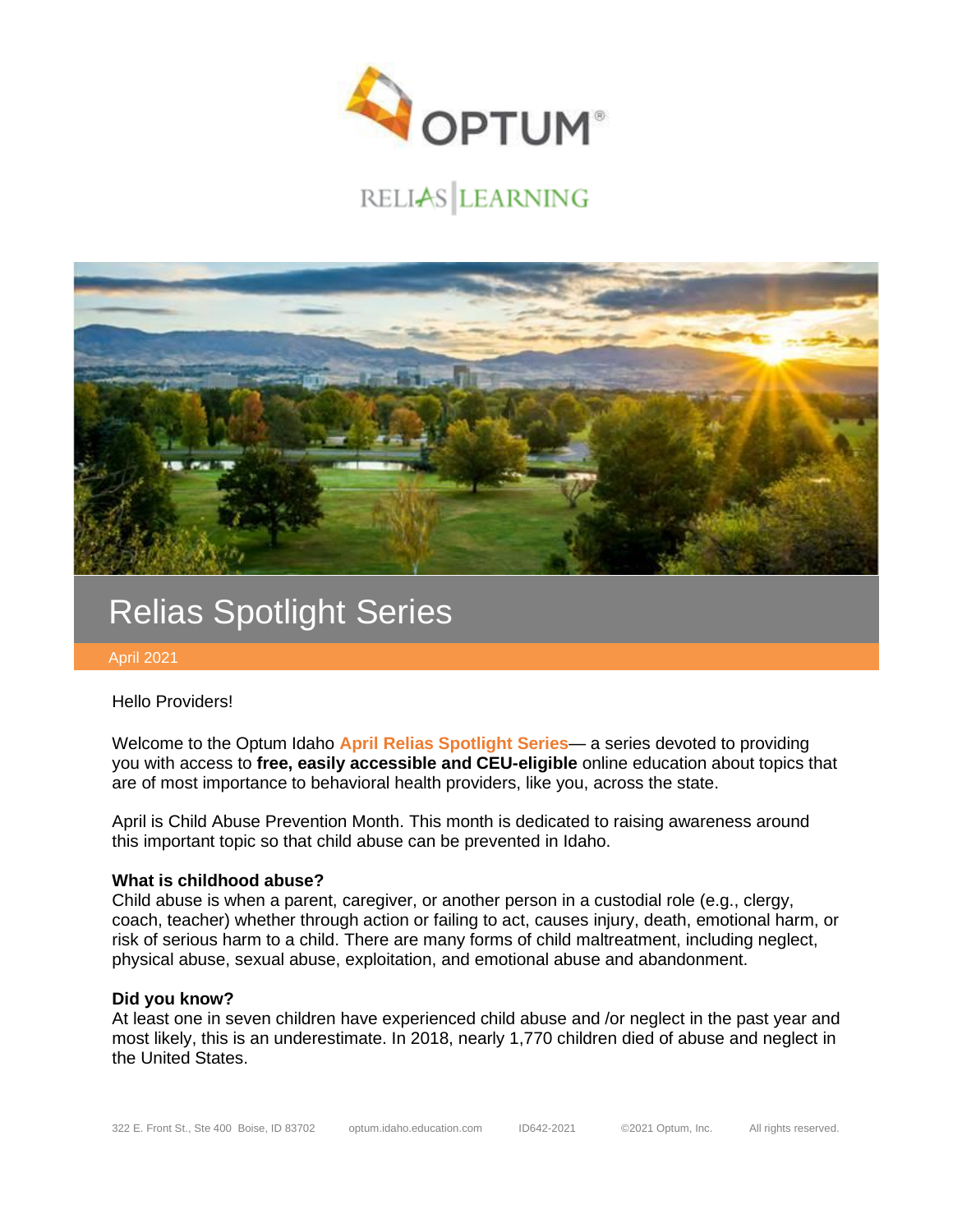### **Signs of Abuse:**

Unexplained changes in a child's body or behavior are red flags that abuse could be occurring.

- **Physical Abuse**: Any injury (bruise, burn, fracture, abdominal or head injury) that cannot be explained
- **Sexual Abuse**: Fearful behavior (nightmares, depression, unusual fears, attempts to run away), abdominal pain, bedwetting, urinary tract infection, genital pain or bleeding,



sexually transmitted disease, extreme sexual behavior that seems inappropriate for the child's age •**Emotional Abuse**: Sudden change in self-confidence, headaches, or stomachaches with no medical cause, abnormal fears, increase nightmares or attempts to run away

• **Neglect**: Failure to gain weight (especially in infants), desperately affectionate behavior, voracious appetite and stealing food

### **Impact:**

In most cases, children who are abused or neglected suffer greater emotional than physical damage. A child who has been abused or otherwise severely mistreated may become depressed or develop suicidal, withdrawn, or violent behavior. An older child may use drugs or alcohol, try to run away, or abuse others. The younger the child is and the closer the child's relationship to the abuser, the more serious the emotional damage will be. As adults, they may develop marital and sexual difficulties, depression, or suicidal behavior. With early intervention and treatment, these outcomes may be avoided.

Source: Child Welfare Information Gateway [www.childwelfare.gov](http://www.childwelfare.gov/)

### **What can be done?**

One of the most important, albeit uncomfortable, things to do is to report any suspected abuse or neglect. This may be a difficult step to take, however, you may be just the person who changes the trajectory for a child in a positive way. Your voice matters, especially when you are speaking for those who can't.



## **Reporting obligations:**

*Idaho requires mandatory reporting of abuse, abandonment, or neglect. This also includes observing conditions or circumstances which would reasonably result in abuse, abandonment, or neglect of a child. Idaho law requires such conditions or circumstances be reported to law enforcement or The Department of Health and Welfare within 24 hours.*

- **9-1-1** in emergency situations
- **Idaho Care Line 2-1-1**: The 2-1-1- Idaho careline is a program of the Idaho Department of Health and Welfare. It is a free statewide community information and referral service.
- **FACES of Hope Victim Center** located in Boise, Idaho 208-577-4400. The mission of FACES of Hope is to reduce victimization with a safety net of crisis services. They offer comprehensive services to individuals and families who are affected by domestic violence, sexual violence, child abuse and stalking.

322 E. Front St., Ste 400 Boise, ID 83702 optum.idaho.education.com ID642-2021 ©2021 Optum, Inc. All rights reserved.